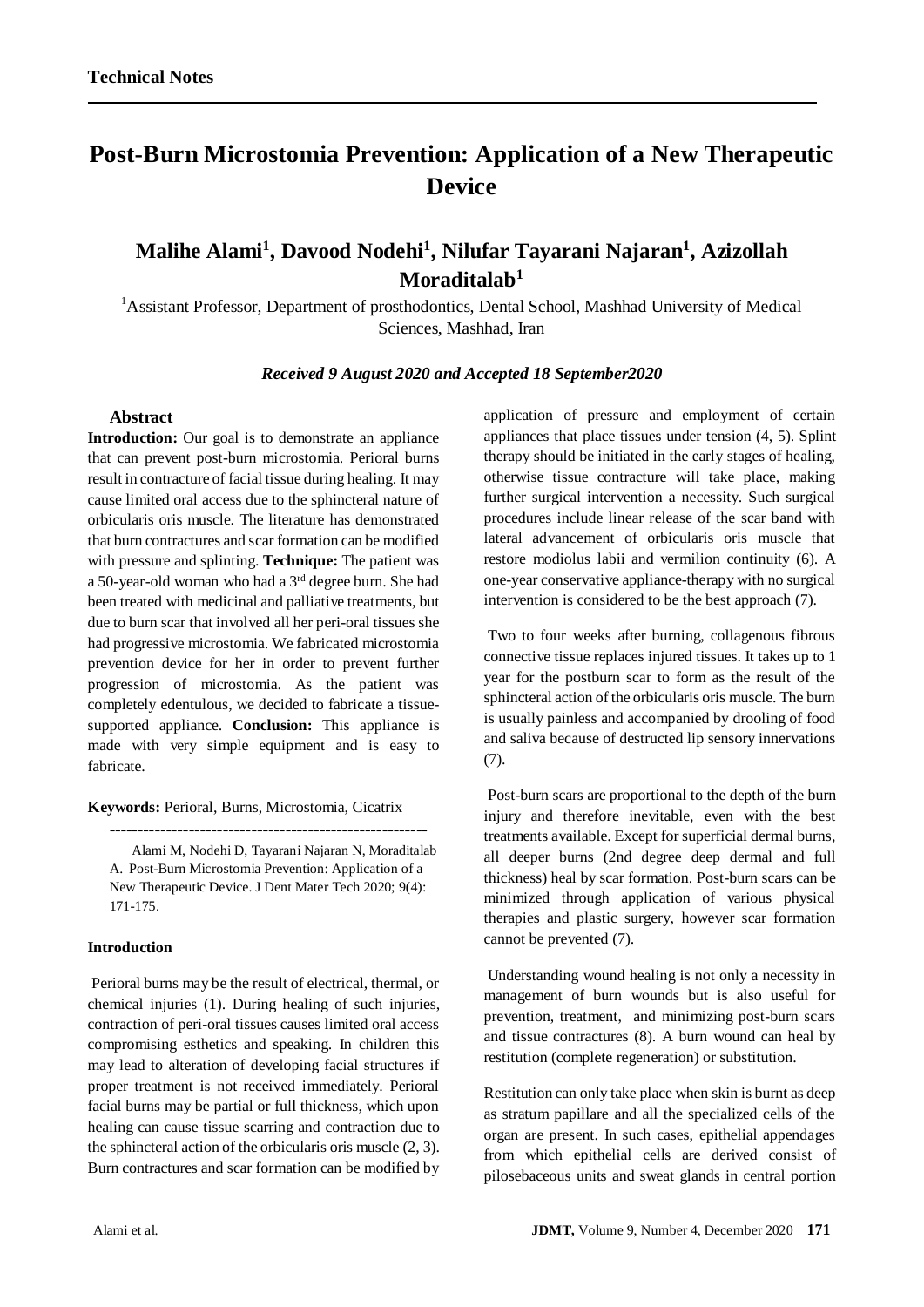and periphery of wound edges. Cellular interactions that take place subsequent to a burn incident include detachment, migration, proliferation and differentiation of cells. If burn is deeper into zone of stratum reticulare, the defect will be covered by unspecialized connective tissue. This burn wound healing is called substitution. Final wound healing demonstrates some degree of cicatrix formation. Full thickness loss of skin, wound contraction and epithelialization from wound margins lead to contractures (7).

Contraction is an active biological procedure causing concentric reduction in wound size that takes place in open wounds with skin loss. Reduction in size of the wound reduce connective tissue deposition to decrease epithelialization required. Wound contraction which involves fibroblasts, myofibroblasts and collagen deposition, is considered satisfactory when tissue loss is minimal in a non-critical area surrounded by loose skin (7).

Scar contracture is the end result of wound healing contraction. But in some areas of the body like in perioral areas this contracture can be problematic (8).

Daily home care regimens using saline or hydrogen peroxide rinses and swabs may be used to debride the necrotic tissue to promote formation of healthy granulation tissue (9).

In order to achieve proper lip dimension, application of a splint device should take place within 10-14 days of initial injury before substantial healing occurs (7).

Selection of an appropriate device for each patient to prevent microstomia is based on age, presence or absence of teeth, dentition, injury type, patient's compliance, comfort, cosmetics, durability, expense, complexity of fabrication and need for repair and readjustment (10).

Microstomia prevention appliances (MPA) could be classified three different ways. First, based on support type: Tooth supported and tissue supported (11). Tissuesupported ones are often indicated for infants who have fewer teeth, low discomfort tolerance, and lack of understanding the need for appliance. Tooth-supported appliances may be designed for similar concerns and can further be designated as removable or fixed (11).

Second way to classify these labial commissure devices depends if it is active or passive. When treatment of a burn is to proceed immediately, application of a passive stent is treatment of choice (11). The last classification is based on support location and consists of intraoral- and extraoral-supported appliances (11).

Universal application of MPAs in facial burns is expected to decrease surgical need for reconstruction of burn sites in future. Among goals of appliance therapy, following can be mentioned:

1.Restore function and esthetics

- 2.Promote tissue healing
- 3.Reduce scarring
- 4.Improve symmetry

5.Maintain size of the oral stoma (11).

The purpose of this paper is to describe an equipment used in preventing burns microstomia in edentulous patients.

#### **Case Techniques**

The patient was a 50-year-old woman who had fallen into an oven 3 months ago and had a 3rd degree burn. (figure.1)

She has been treated with medicinal and palliative treatments after the incident. Due to burn scar that involved all her peri-oral tissues, she had progressive microstomia. (figure.2)

Therefore, her plastic surgeon referred her to Mashhad faculty of dentistry to have a microstomia prevention device fabricated for her in order to prevent further progression of microstomia. Since patient was completely edentulous, we decided to fabricate a tissuesupported appliance that could place the commissural tissues of the lip under tension using support provided by tissues of the upper and lower lips. This could prevent progression of microstomia.

The first step was to take impressions. We gently heated and softened 3 wafers of rose wax (betadent, modeling wax) and used them to make impressions of lips. These impressions were then flasked and frames for the upper and lower lips were fabricated with translucent heat-cure acrylic resin (Germany, Springen, Dentaurum, Orthocryl). After finishing and polishing the frames, we checked them on patient's lips. We marked one point on each side of each frame. The pointed marks on frames were approximately 15mm away from outer border of the frames and opposite each other. We drilled a 1 cm diameter hole on each point we had marked. In the lower lip frame, we placed a 8mm diameter nut in each hole and bonded the nut to the frame using auto-polymerizing acrylic resin. 10 cm long bolts were screwed through the nuts placed in the lower lip frame and their ends were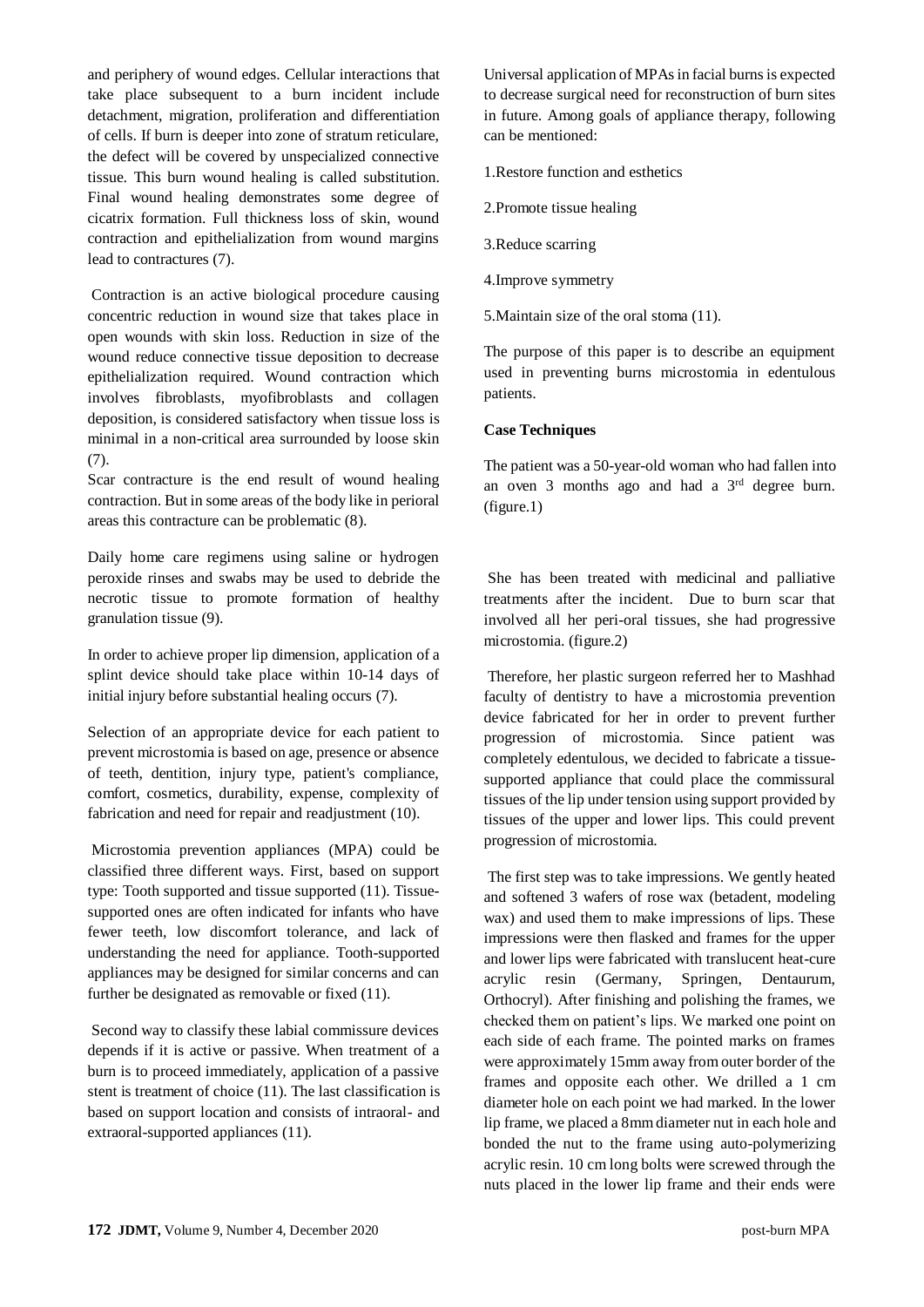stabilized in holes in the upper lip frame with autopolymerizing acrylic resin. (figure.3)

On the other end of the bolts, we made egg-shaped handles using auto-polymerizing acrylic resin in order to enable the patient to open the bolts. (figure.4)

Opening the bolts would place the patient's mouth under dynamic tension and lead to a greater amount of mouth opening for the patient. (figure.5) Patient was instructed to open bolts once a week till the desired result was acquired.



figure.1: patient with 3rd degree thermal burn.



figure.3: Frame of the upper lip with a side hole to take bolt is closed



figure.2: burn scar that involved all her peri-oral tissues; progressive microstomia



figure.4: MPA components



figure.5: MPA appliance activation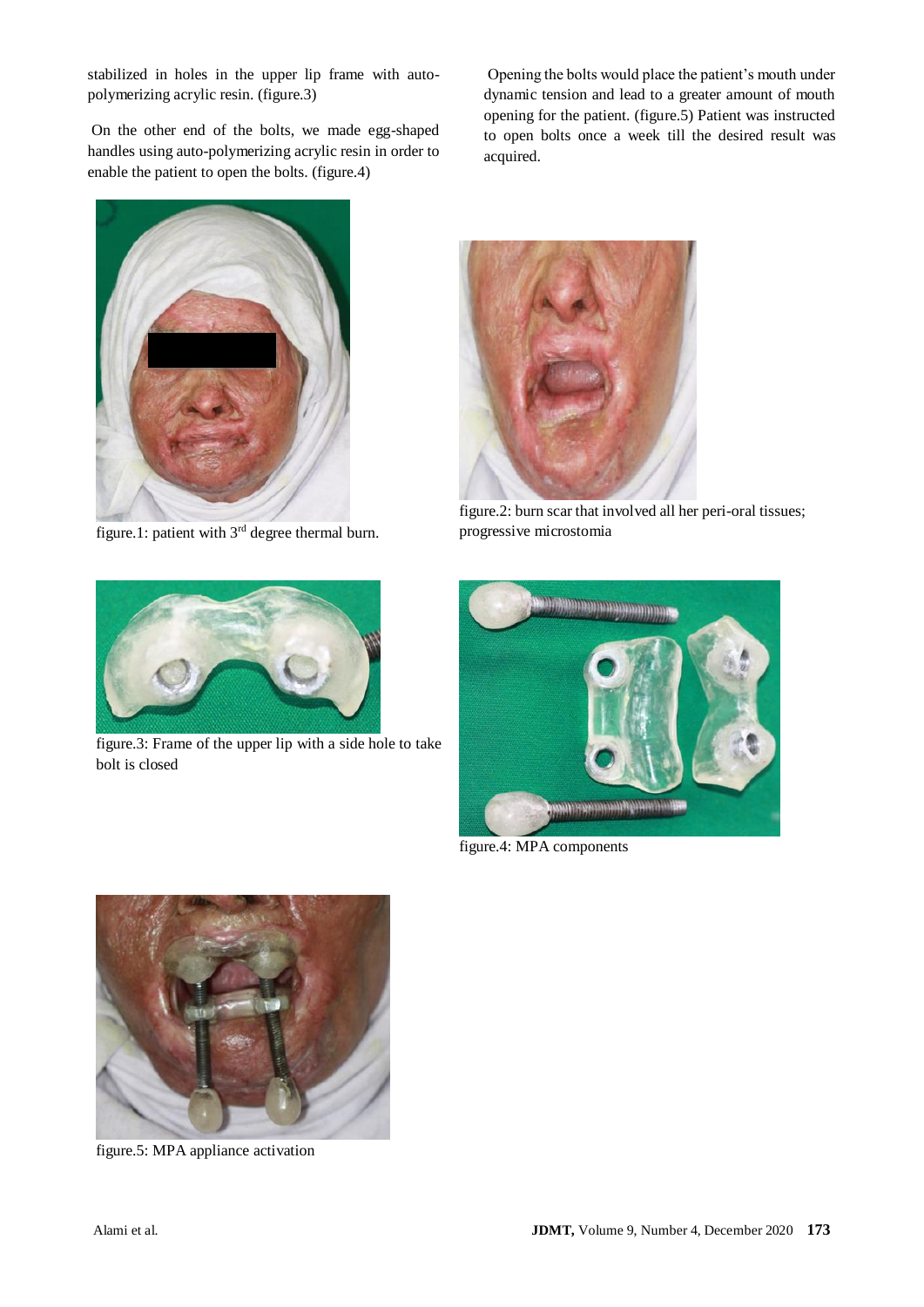#### **Discussion**

In comparison to surgical reconstruction, using MPA appliances for a period of at least 6-8 months improved scar maturation. After a one year follow-up surgical reconstruction need would be considered (6).

In addition to prevent microstomia progression, active appliances have advantage of placing scar tissues under tension which causes improved mouth opening.

Various devices have been designed by different specialists to treat post burn microstomia. All of them help to stretch lip tissues (12). These devices can be classified into four categories:

1- Intraoral or extraoral

2- Vertical, horizontal or circumoral based on stretching direction

- 3- Active and inactive (passive) devices
- 4- Customized or stock devices

The device we made for our patient was an extraoral, soft tissue supported (upper & lower lip) device. This device can be activated by patient.

Unlike the device created by Mohammed Ajmal et al. (13) which was a passive and customized device, the present study device was a customized activated one. The main advantage of post burn microstomia device is to maintain current condition of the patient's mouth and prevent binary microstomia imposed on patient. Further benefit of an active device is to improve opening of the mouth and stretch circumorally tissues, which is not feasible in a passive type.

In the device made by Antonarakis, G. S, tension is aplied vertically and horizontally (14). Due to the small frame, force is applied on small and limited region of the lip causing ulcer on the area. Also, Vinita Puri's device as an activated extraoral device is not considered a popular device (15). Its multiplicity of components and head mount make it very difficult for patients to use. In addition, frame of this device is placed horizontally and can only stretch horizontally. Although our device is placed vertically, but due to its wide frame forces are applied to the corners of mouth horizontally.

The distance and number of screw pitch determine quantity of expansion. In another appliance the acrylic section contains an arrow demarcation to determine

expansion. The expansion is based on the interpupillary width of the patient's eye, which matches the commissure-to-commissure width of the mouth. The patient is instructed to remove the device solely for oral care, eating, and visitations. The advantages of this appliance include its availability, rapid delivery, simple insertion and removal by the patient or a family member with minimal discomfort, and cost-effectiveness. When using active appliances, applied pressure should be carefully monitored to avoid risk of vital tissue loss. In cases of extensive expansion of the borders of the lips, drooling is the most common patient complaint due to lack of saliva control. This appliance is made with very simple equipment and is easy to fabricate

### **Conflict of interest**

Current research seem is free of conflict of interest.

#### **Acknowledgment**

There is no acknowledgment for this study.

#### **References**

1. MacMillan AR, Oliver AJ, Richardson L, Reade PC. An intraoral splint for the prevention of microstomia from facial burns. Burns. 1991;17(1):72-74.

2. Heinle JA, Kealey GP, Cram AE, Hartford CE. The microstomia prevention appliance: 14 years of clinical experience. J Burn Care Rehabil. 1988;9(1):90-91.

3. Peacock EE. Wound Repair. 3rd edition, Philadelphia: WB Saunders Co; 1984.

4. Evans EB, Larson DL, Abston S, Willis B. Prevention and correction of deformity after severe burns. Surg Clin North Am. 1970;50(6):1361-1375.

5. Larson DL, Abston S, Evans EB, Dobrkovsky M, Linares HA. Techniques for decreasing scar formation and contractures in the burned patient. J Trauma. 1971;11(10):807-823.

6. Pensler JM, Rosenthal A. Reconstruction of the oral commissure after an electrical burn. J Burn Care Rehabil. 1990;11(1):50-53.

7. Goel A, Shrivastava P. Post-burn scars and scar contractures. Indian J Plast Surg. 2010;43(Suppl):S63- 71.